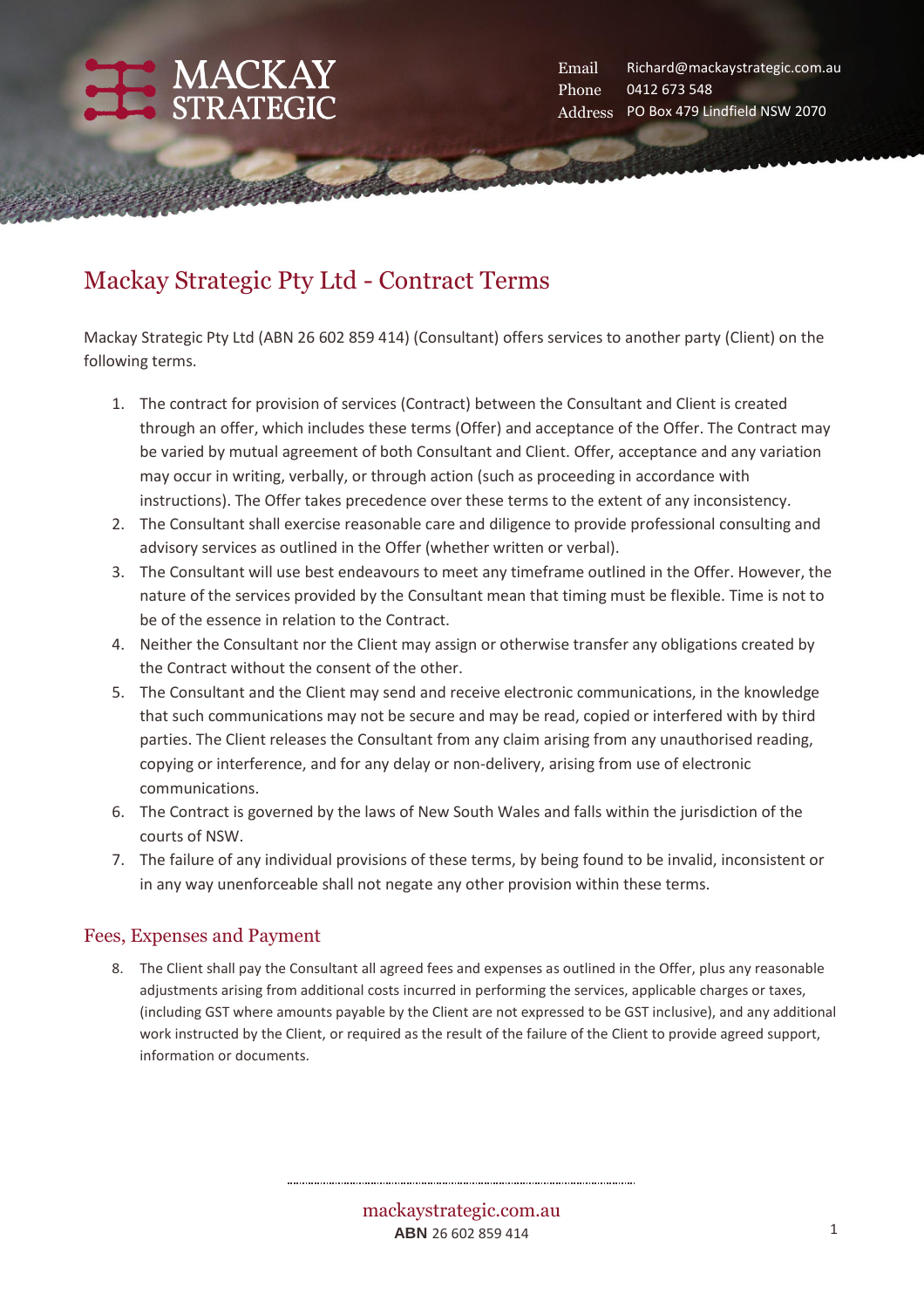# MACKAY STRATEGIC

- 9. Travel expenses will be disbursed at cost. Air travel will be booked in Business Class where available. Rail travel will be booked in First Class where available. Hire cars will be selected based on 'fitness for purpose'. Travel allowances will be charged at the applicable Australian Tax Office 'reasonable travel allowance rate'.
- 10. The Client will pay to the Consultant all fees and expenses owing to the Consultant within 14 days of receipt of a Tax Invoice. In the event that any moneys are owing to the Consultant beyond 14 days, the Consultant may accrue interest at a rate of 20 percent per annum.
- 11. The Consultant may take debt recovery action or issue notification of default for monies outstanding for more than 30 days, in its absolute discretion, without notice to the Client.

#### Premises and Site Work

- 12. Where the services are provided at the Client's premises or at a place within the control of the Client, the Client must provide safe access and working conditions and must ensure compliance with any applicable statutory workplace health and safety requirements.
- 13. The Consultant must also ensure compliance with any applicable statutory workplace health and safety requirements.

#### Client Support, including Provision of Documents

- 14. The Client will provide to the Consultant in a timely manner all support services, or other assistance reasonably required to undertake the services, whether or not such support is specifically identified in the Offer.
- 15. The Client shall provide any information or documents necessary to perform the services under the Contract, in such form as the Consultant may require.
- 16. The Consultant may rely on information and documents provided by the Client.

#### Liability

- 17. The Client indemnifies the Consultant for any claim against the Consultant, arising out of the Contract, which is caused by or arises from any action of the Consultant performed in good faith. Neither the Consultant nor its agents will, except where the law may otherwise require, be liable for any loss or other consequences arising out of the Contract.
- 18. In any event, other than as may be required by law, the Consultant's liability to the Client arising from the Contract is limited to the fee specified in the Offer. The Consultant is not liable for any consequential loss, whether direct or indirect, nor any liquidated damages. Further, the Consultant's liability in the event of a breach of condition or warranty is limited to the cost of re-supply of the services to be provided under the Contract.

mackaystrategic.com.au **ABN** 2660 2859414 001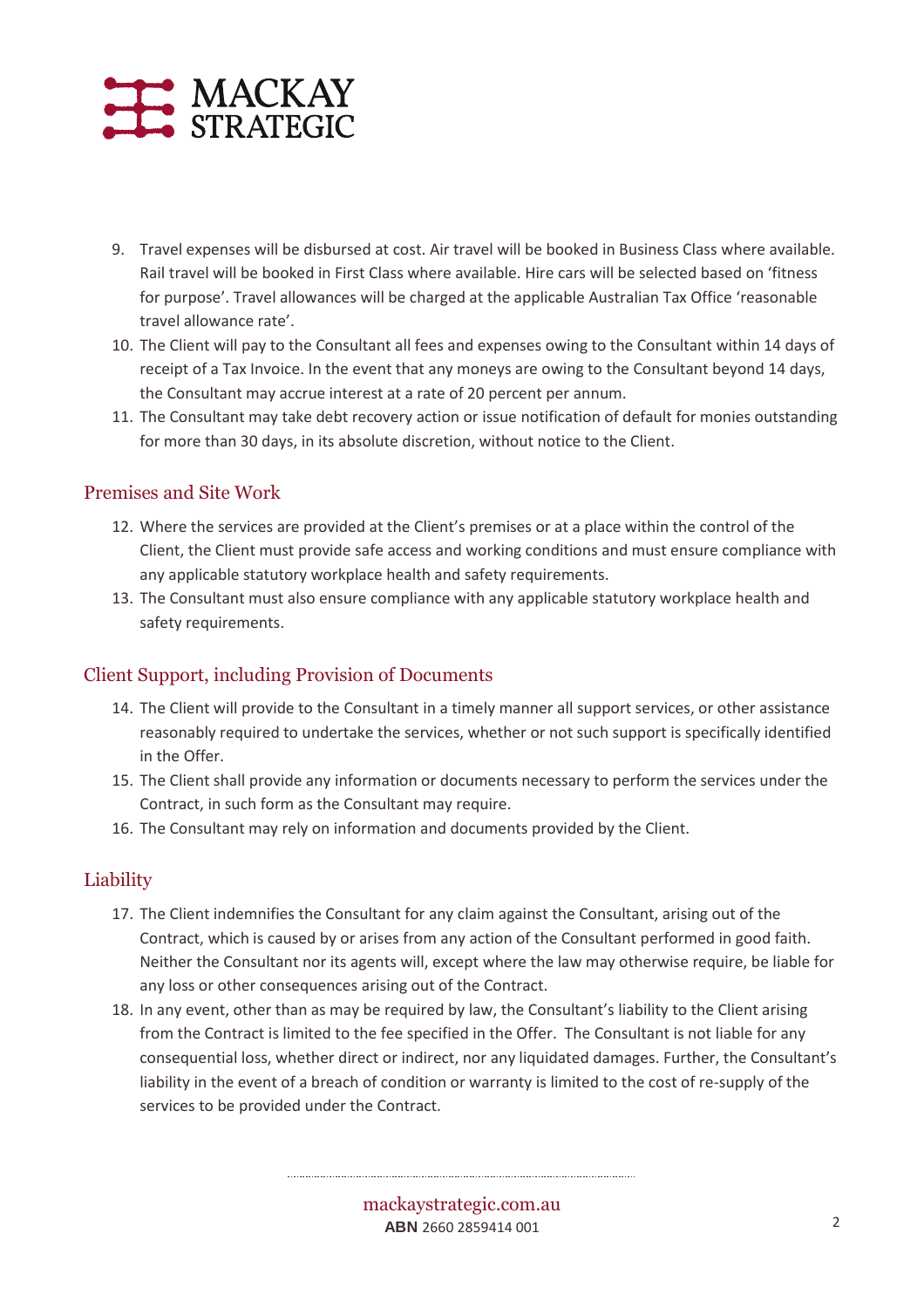

## Intellectual Property, Copyright and Moral Rights

- 19. The Consultant will retain ownership of intellectual property rights, including copyright and moral rights, in any new work created as a result of this contract. Following receipt of all payable contract fees and compliance with any other contract requirements, the Consultant grants to the Client a non-exclusive, royalty-free and irrevocable licence to any intellectual property in the materials created by the Consultant under this contract.
- 20. Copyright and ownership of any pre-existing material will remain with the existing copyright holder. If required by the Contract, the Consultant will use reasonable efforts to identify copyright holders and to obtain permission to use pre-existing material from the relevant copyright owners.
- 21. If for any reason, it is agreed that copyright in any new work created as a result of the Contract is vested in the Client, the Consultant may nevertheless use such materials for its business and services. The Consultant may also retain a copy of any new work created as a result of the Contract.

### Confidential Information

- 22. Unless permission has been granted by the other party, neither the Consultant nor the Client will disclose to any third party any information that has been identified as confidential or sensitive, except where such disclosure is required by law or the information is already in the public domain.
- 23. The Consultant will return any documents containing confidential information to the Client on request.
- 24. The Consultant may use general information about the services and the Client for promotional purposes, and may nominate the Client as a professional referee, unless otherwise specified in the Offer.

#### **Disputes**

25. Both the Consultant and the Client have an obligation to notify each other of any dispute in a timely manner and to meet in good faith to resolve such a dispute. Notification and meeting may occur verbally, by telephone, in writing or through electronic means. In the event that satisfactory resolution cannot be reached within 5 business days, either the Consultant or the Client may instigate mediation proceedings, administered in accordance with procedures as set out by the Institute of Arbitrators and Mediators Australia, and both the Consultant and the Client will be obliged to participate in these proceedings, with costs to be shared equally. This process will not prevent the Consultant from taking other steps (including legal action) to recover outstanding debts or to seek interlocutory relief at any stage.

> mackaystrategic.com.au **ABN** 2660 2859414 001